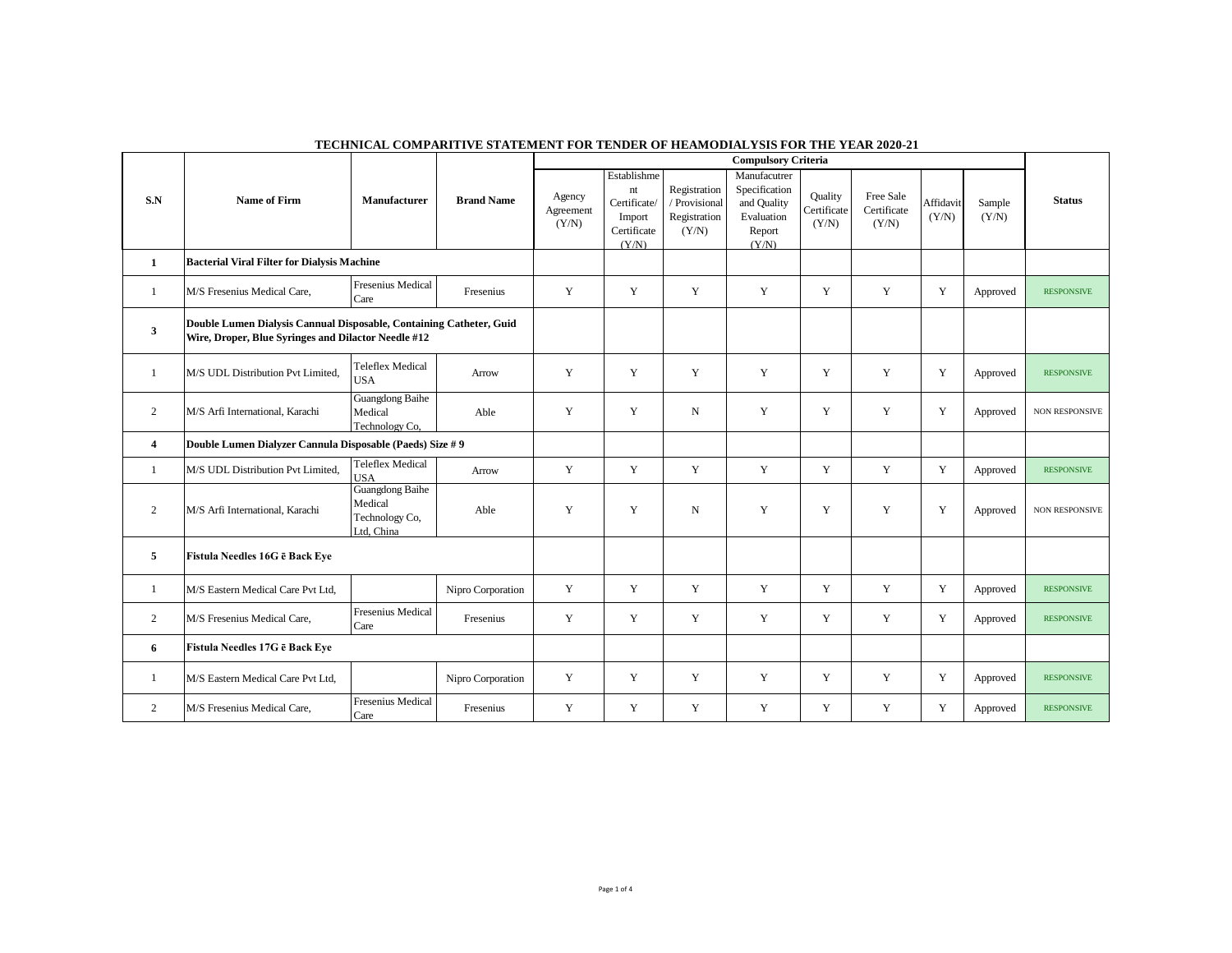|                | <b>Name of Firm</b>                                                                           |                                                            |                                        |                              |                                                                     |                                                        | <b>Compulsory Criteria</b>                                                    |                                        |                                   |                    |                 |                       |
|----------------|-----------------------------------------------------------------------------------------------|------------------------------------------------------------|----------------------------------------|------------------------------|---------------------------------------------------------------------|--------------------------------------------------------|-------------------------------------------------------------------------------|----------------------------------------|-----------------------------------|--------------------|-----------------|-----------------------|
| S.N            |                                                                                               | <b>Manufacturer</b>                                        | <b>Brand Name</b>                      | Agency<br>Agreement<br>(Y/N) | Establishme<br>nt<br>Certificate/<br>Import<br>Certificate<br>(Y/N) | Registration<br>/ Provisional<br>Registration<br>(Y/N) | Manufacutrer<br>Specification<br>and Quality<br>Evaluation<br>Report<br>(Y/N) | <b>Quality</b><br>Certificate<br>(Y/N) | Free Sale<br>Certificate<br>(Y/N) | Affidavit<br>(Y/N) | Sample<br>(Y/N) | <b>Status</b>         |
| $\overline{7}$ | Hollow Fiber Dialyzer Low Fluix high performance. Poly Sulfone1.8 m2 /<br>1.9 m2 surface area |                                                            |                                        |                              |                                                                     |                                                        |                                                                               |                                        |                                   |                    |                 |                       |
| 1              | M/S Flowtronix Systems,                                                                       | Guangdong Baihe<br>Medical<br>Technology Co,<br>Ltd, China | Able                                   | Y                            | Y                                                                   | Y                                                      | Y                                                                             | Y                                      | $\mathbf N$                       | Y                  | Rejected        | <b>NON RESPONSIVE</b> |
| 2              | M/S Eastern Medical Care Pvt Ltd,                                                             |                                                            | Nipro Corporation<br>1.9 <sub>m2</sub> | Y                            | Y                                                                   | Y                                                      | Y                                                                             | Y                                      | Y                                 | Y                  | Approved        | <b>RESPONSIVE</b>     |
| $\mathfrak{Z}$ | M/S Fresenius Medical Care,                                                                   | <b>Fresenius Medical</b><br>Care                           | Fresenius                              | Y                            | $\mathbf Y$                                                         | Y                                                      | Y                                                                             | Y                                      | Y                                 | Y                  | Approved        | <b>RESPONSIVE</b>     |
| 8              | Hollow Fiber Dialyzer Low Fluix high performance. Poly Sulfone 1.6 m2<br>surface area         |                                                            |                                        |                              |                                                                     |                                                        |                                                                               |                                        |                                   |                    |                 |                       |
| 1              | M/S Flowtronix Systems,                                                                       | Guangdong Baihe<br>Medical<br>Technology Co,               | Able                                   | Y                            | $\mathbf Y$                                                         | Y                                                      | $\mathbf Y$                                                                   | Y                                      | N                                 | Y                  | Rejected        | <b>NON RESPONSIVE</b> |
| $\overline{2}$ | M/S Eastern Medical Care Pvt Ltd,                                                             |                                                            | Nipro Corporation<br>1.7 <sub>m2</sub> | Y                            | Y                                                                   | Y                                                      | Y                                                                             | Y                                      | Y                                 | Y                  | $\mathbf N$     | <b>NON RESPONSIVE</b> |
| $\mathfrak{Z}$ | M/S Fresenius Medical Care,                                                                   | <b>Fresenius Medical</b><br>Care                           | Fresenius                              | Y                            | $\mathbf Y$                                                         | Y                                                      | Y                                                                             | Y                                      | Y                                 | Y                  | $\mathbf N$     | <b>NON RESPONSIVE</b> |
| 9              | <b>Hollow Fiber Dialyzer 1.4</b>                                                              |                                                            |                                        |                              |                                                                     |                                                        |                                                                               |                                        |                                   |                    |                 |                       |
| 1              | M/S Eastern Medical Care Pvt Ltd,                                                             |                                                            | Nipro Corporation<br>1.5m2             | $\mathbf Y$                  | $\mathbf Y$                                                         | $\mathbf Y$                                            | $\mathbf Y$                                                                   | $\mathbf Y$                            | Y                                 | $\mathbf Y$        | Rejected        | <b>NON RESPONSIVE</b> |
| $\overline{2}$ | M/S Fresenius Medical Care,                                                                   | <b>Fresenius Medical</b><br>Care                           | Fresenius                              | $\mathbf Y$                  | $\mathbf Y$                                                         | $\mathbf Y$                                            | $\mathbf Y$                                                                   | Y                                      | Y                                 | Y                  | Approved        | <b>RESPONSIVE</b>     |
| 10             | BTL 6.4mm with prepump arterial pressure measurement & fluid barrier                          |                                                            |                                        |                              |                                                                     |                                                        |                                                                               |                                        |                                   |                    |                 |                       |
| -1             | M/S Arfi International, Karachi                                                               | Juanguong Dame<br>Medical                                  | Able                                   | Y                            | Y                                                                   | Y                                                      | Y                                                                             | Y                                      | Y                                 | Y                  | Approved        | <b>RESPONSIVE</b>     |
| $\overline{2}$ | M/S Eastern Medical Care Pvt Ltd,                                                             |                                                            | Nipro Corporation                      | Y                            | Y                                                                   | Y                                                      | Y                                                                             | Y                                      | Y                                 | Y                  | Approved        | <b>RESPONSIVE</b>     |
| 3              | M/S Fresenius Medical Care,                                                                   | Fresenius Medical<br>Care                                  | Fresenius                              | Y                            | Y                                                                   | Y                                                      | Y                                                                             | Y                                      | Y                                 | Y                  | Approved        | <b>RESPONSIVE</b>     |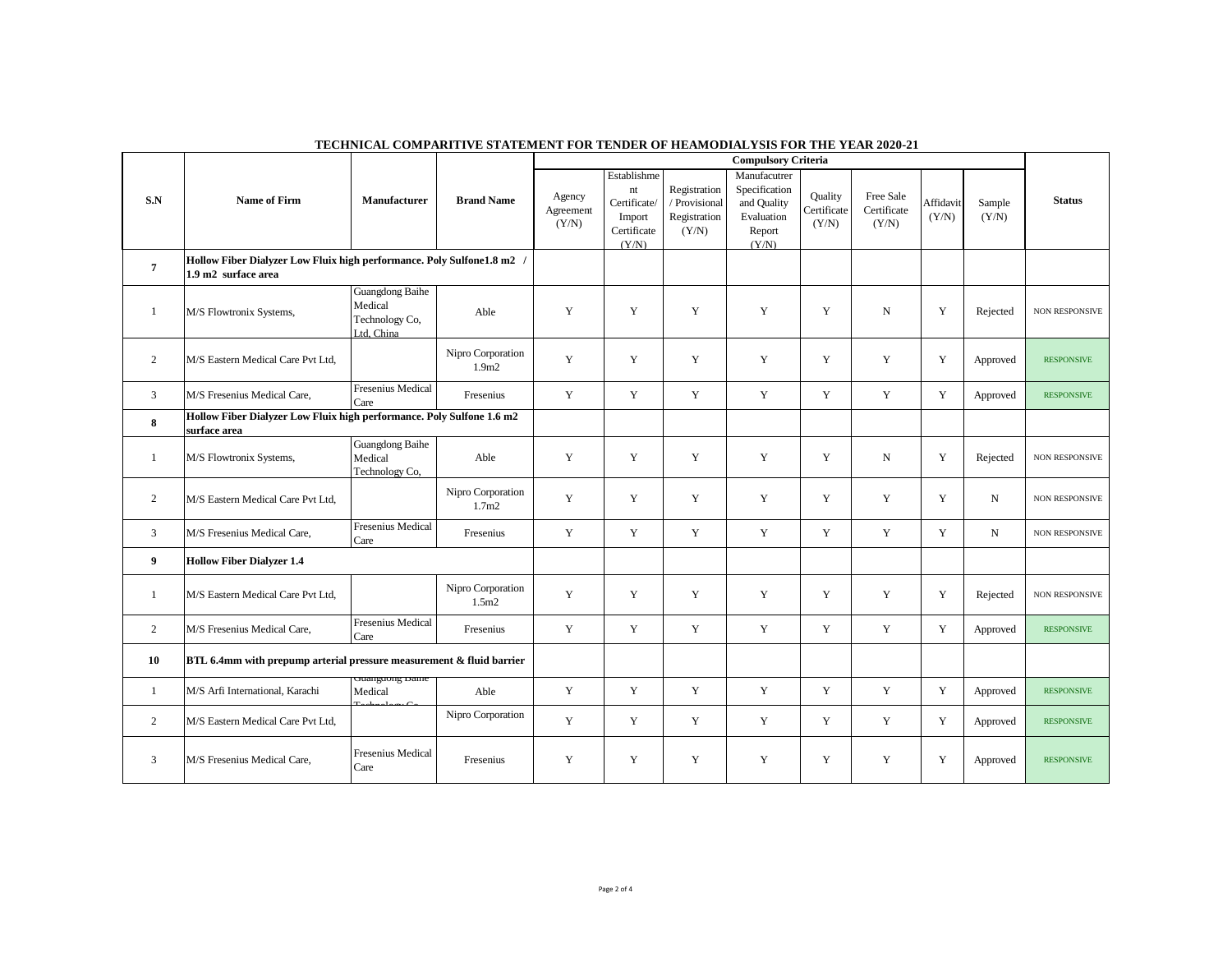|                |                                                                                  |                                  |                     |                                                        |                                                                     |                                                        | <b>Compulsory Criteria</b>                                                    |                                 |                                   |                    |                 |                       |
|----------------|----------------------------------------------------------------------------------|----------------------------------|---------------------|--------------------------------------------------------|---------------------------------------------------------------------|--------------------------------------------------------|-------------------------------------------------------------------------------|---------------------------------|-----------------------------------|--------------------|-----------------|-----------------------|
| S.N            | Name of Firm                                                                     | Manufacturer                     | <b>Brand Name</b>   | Agency<br>Agreement<br>(Y/N)                           | Establishme<br>nt<br>Certificate/<br>Import<br>Certificate<br>(Y/N) | Registration<br>/ Provisional<br>Registration<br>(Y/N) | Manufacutrer<br>Specification<br>and Quality<br>Evaluation<br>Report<br>(Y/N) | Quality<br>Certificate<br>(Y/N) | Free Sale<br>Certificate<br>(Y/N) | Affidavit<br>(Y/N) | Sample<br>(Y/N) | <b>Status</b>         |
| 11             | Disinfectant Solution for Dialysis (Cane of 5 Liters) (for Fresenius<br>Machine) |                                  |                     |                                                        |                                                                     |                                                        |                                                                               |                                 |                                   |                    |                 |                       |
|                | M/S 3N-Life Med, Lahore                                                          | 3N-Lifemed Pak<br>Made           | Lifemed Citro HD    | <b>MANUFACTURER</b>                                    | <b>DML</b>                                                          | $_{\rm N}$                                             | Y                                                                             | Y                               | <b>MANUFACTURER</b>               | Y                  | Approved        | <b>NON RESPONSIVE</b> |
| 2              | M/S Mezan International, Jhelum                                                  | Acto Pharma<br>Turkey            | Actodiacit          | Original Medical Bid Not attached. That's why rejected |                                                                     |                                                        |                                                                               |                                 |                                   |                    |                 |                       |
| 3              | M/S Eastern Medical Care Pvt Ltd,                                                |                                  | Amtec Co, Japan     | Y                                                      | Y                                                                   | $_{\rm N}$                                             | Y                                                                             | Y                               | Y                                 | Y                  | Approved        | <b>NON RESPONSIVE</b> |
| $\overline{4}$ | M/S Fresenius Medical Care,                                                      | <b>Fresenius Medical</b><br>Care | Fresenius           | Y                                                      | Y                                                                   | Y                                                      | Y                                                                             | Y                               | Y                                 | Y                  | Approved        | <b>RESPONSIVE</b>     |
| 12             | Diacap ultra fluid dialysis fluid filter (for B. Braun machines)                 |                                  |                     |                                                        |                                                                     |                                                        |                                                                               |                                 |                                   |                    |                 |                       |
|                | N.Q                                                                              |                                  |                     |                                                        |                                                                     |                                                        |                                                                               |                                 |                                   |                    |                 |                       |
| 13             | Disinfectant Solution for Dialysis (Cane of 5 Liters) (for B. Braun Machine)     |                                  |                     |                                                        |                                                                     |                                                        |                                                                               |                                 |                                   |                    |                 |                       |
|                | M/S Eastern Medical Care Pvt Ltd.                                                |                                  | Farmasol Tibbi      | Y                                                      | Y                                                                   | N                                                      | Y                                                                             | Y                               | Y                                 | Y                  | Approved        | <b>NON RESPONSIVE</b> |
| 14             | <b>Anti Scaling Chemical in KG</b>                                               |                                  |                     |                                                        |                                                                     |                                                        |                                                                               |                                 |                                   |                    |                 |                       |
|                | M/S 3N-Life Med, Lahore                                                          | 3N-Lifemed Pak<br>Made           | Lifemed Anti-Scalar | <b>MANUFACTURER</b>                                    | <b>DML</b>                                                          | N                                                      | Y                                                                             | Y                               | <b>MANUFACTURER</b>               | Y                  | Approved        | <b>NON RESPONSIVE</b> |
| 2              | M/S Eastern Medical Care Pvt Ltd,                                                |                                  | Farmasol Tibbi      | Y                                                      | Y                                                                   | $_{\rm N}$                                             | Y                                                                             | Y                               | Y                                 | Y                  | Rejected        | <b>NON RESPONSIVE</b> |